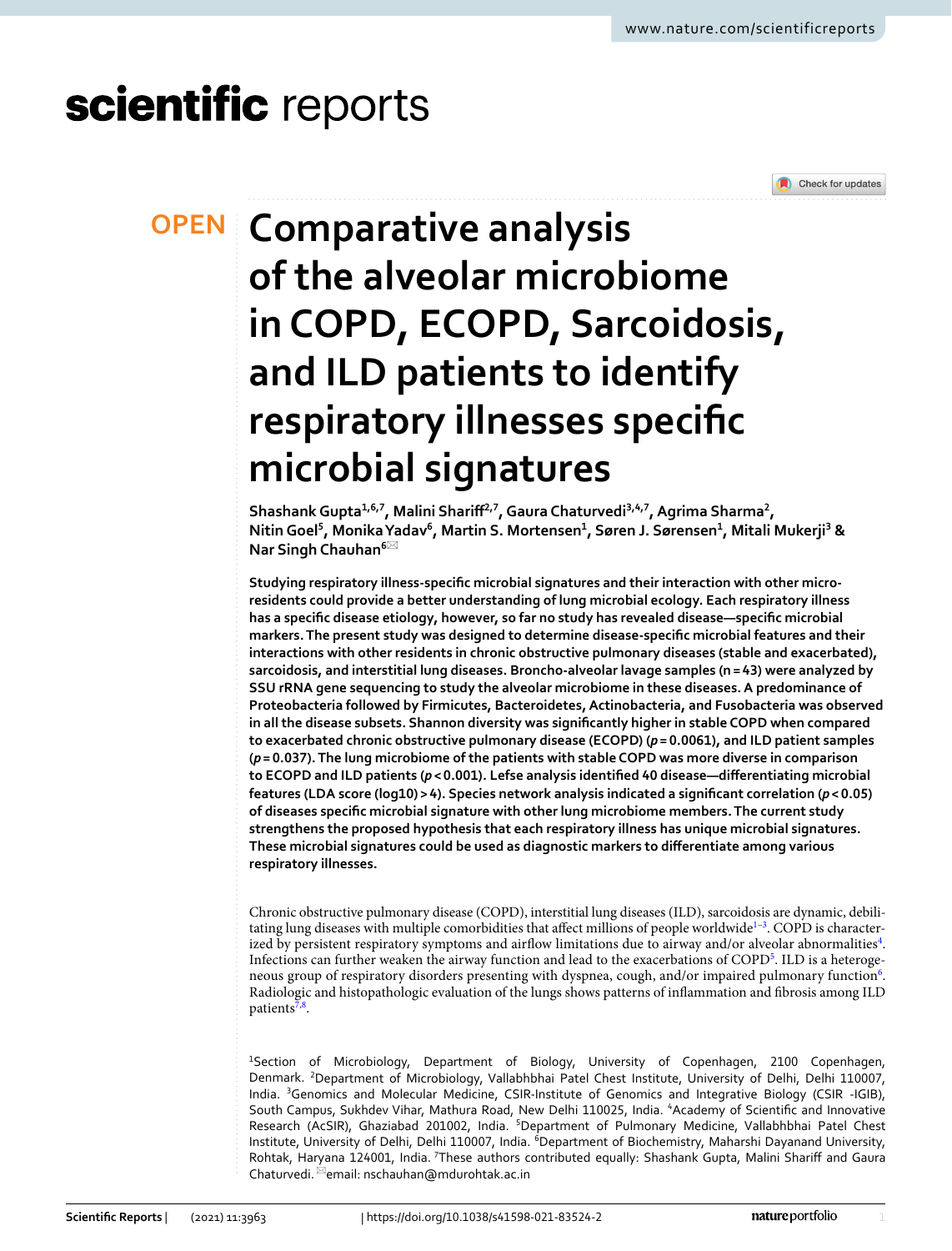|              | $ECODE (n=13)$  | Stable COPD $(n=14)$ | Sarcoidosis $(n=8)$ | $\text{ILD}$ (n = 8) |
|--------------|-----------------|----------------------|---------------------|----------------------|
| Age, years   | $63.6 \pm 5.79$ | $53.6 \pm 14.3$      | $44.5 \pm 13.1$     | $53.5 \pm 10.9$      |
| Sex (% male) | 76.9            | 100                  | 62.5                | 37.5                 |
| Smoker (n)   |                 | $10(3NA^*)$          | $1(1NA^*)$          |                      |
| BME          | $5(2NA^*)$      | $0(3NA^{*})$         | $3 (1NA^*)$         |                      |

<span id="page-1-0"></span>**Table 1.** Characteristics of the participants in this study. Data are presented as percentage value or mean ± SD as appropriate. BME: Biomass Exposure. \*Data not available.

These pathophysiological disorders alter lung physiology and could induce lung microbial dysbiosis<sup>[9](#page-8-7)</sup>. Studies have been initiated to define lung microbiome composition in health and disease subsets to identify microbial markers for disease prognosis and timely therapeutic interventions<sup>10-[13](#page-8-9)</sup>. Assessment of the temporal and spatial organization of lung microbes<sup>[14](#page-8-10)</sup> and the disease-associated key microbes have also been reported<sup>[15](#page-8-11),[16](#page-8-12)</sup>. Several studies have indicated lung microbial dysbiosis during the onset of various pathophysiological diseases when compared to healthy controls<sup>[11](#page-8-13),[14](#page-8-10)-22</sup>. For instance, an abundance of Streptococcus, Corynebacterium, Alloiococ-cus, Prevotella, Veillonella, Rothia, Porphyromonas, and Moraxella were associated with COPD patients<sup>[14](#page-8-10)[,15](#page-8-11)[,17](#page-8-15)</sup>. Haemophilus, Pseudomonas, and Moraxella microbial groups are reported to be enriched in the lung microbiome during the onset of exacerbated COPD<sup>[14,](#page-8-10)[15](#page-8-11),[17](#page-8-15),[18](#page-8-16)</sup>. Similarly, an abundance of Veillonella, Megasphaera, Streptococcus, Prevotella, Acidovorax was observed in the lung microbiome of patients with lung cancer[19](#page-8-17). Lung microbiome of the asthma patients showed enrichment of Haemophilus, Moraxella, Neisseria, Streptococcus, and Staphylococcus microbial species<sup>[20](#page-8-18)</sup>. Streptococcus, Prevotella, Veillonella, Rothia, Actinomyces, Gemella, Granulicatella, Fusobac*terium, Neisseria,* and Atopobium species are abundant in the lung microbiome of the Cystic fibrosis patients $^{21}$  $^{21}$  $^{21}$ . The lung microbiome of the sarcoidosis patients has the enrichment of  $Atopobium$  and  $Fusobacterium$  species<sup>[22](#page-8-14)</sup>.

These studies have indicated lung microbial dysbiosis during the onset of various pathophysiological disorders. Despite varied etiology, different pathophysiological conditions showed enrichment of almost similar microbial groups in each disease subset. Streptococcus, Prevotella, Veillonella, Rothia, and Moraxella are over-represented in the lung microbiome of patients with COPD, cystic fibrosis, asthma, and lung cancer<sup>[14](#page-8-10)-22</sup>. Similarly, Atopobium and Fusobacterium are found enriched within the lung microbiome of patients with cystic fibrosis, sarcoidosis, and  $ILD^{21,22}$  $ILD^{21,22}$  $ILD^{21,22}$  $ILD^{21,22}$  $ILD^{21,22}$ . These overlapping results limit the applicability of this information to develop respiratory illness-specific molecular diagnostics. We hypothesized that patients with stable COPD, ECOPD (exacerbated COPD), sarcoidosis, and other ILDs have varied disease etiology and each disease could have a unique lung microbiome profile. The current study was designed to explore the composition and distribution of microbial phylotypes in the disturbed physiological states of the lungs. A comparative lung microbiome analysis between diseases, instead of comparison with healthy individuals could help to identify respiratory illness-specific microbial markers that can be used for diseases-specific diagnosis. This attempt is a first of its kind to conduct an alveolar lung microbiome comparison among disease subsets.

# **Results**

**Quality of the sequencing dataset.** Fourteen patients with stable COPD, thirteen patients with exacerbations of COPD, eight patients with ILD, and eight patients with sarcoidosis were enrolled in this study (Table [1,](#page-1-0) Supplementary Tables S1, S2, S3). A total of 1,282,459 raw reads were passed through the quality filter and chimera detection resulting in 772,133 (mean per sample: 17,956 ± 1651) high quality and non-chimeric reads. Based on dada2, amplicons were clustered into 2329 amplicon sequence variants (ASVs). The coverage of our sequencing was assessed by rarefaction curves (Supplementary Fig. S1). ASV tables were rarefied to 4,351 reads per sample to remove the sequencing biases and represent 2162 ASVs across the 43 samples.

**Alveolar microbiome composition.** Microbial diversity analysis among different disease groups identified the prevalence of 19 bacterial phyla representing 120 families and 286 genera. Proteobacteria held an overwhelming predominance with an average relative abundance of 58.67%, followed by Firmicutes (20.6%), Bacteroidetes (15.11%), Actinobacteria (3.13%), and Fusobacteria (1.1%). The remaining 14 phyla were only observed in a fraction of the samples with a combined average abundance of less than 1% (Fig. [1\)](#page-2-0). Proteobacteria were abundant in ILD patients with a relative abundance of 65.71% compared to exacerbated COPD, stable COPD patients, and sarcoidosis patients, accounting for 56.54%, 59.68%, and 52.77%, respectively. In contrast, Firmicutes were abundant in stable COPD and ECOPD patients, (17.43% and 23.89% of the relative abundance), compared to ILD and sarcoidosis patients (Supplementary Table S4). At the family level, we observed the difference between the disease groups (Table [2](#page-2-1) & Supplementary Table S5). The most abundant genera in the four disease groups were visualized in a heat map (Fig. [2](#page-3-0)). A range of genera showed relatively lower abundance but had high prevalence. These included Serratia, Prevotella, Streptococcus, Reyranella, Escherichia-Shigella, Neisseria, and Ralstonia (Fig. [2](#page-3-0)). Escherichia-Shigella, Haemophilus, Pseudomonas, and Serratia showed high variability among the four disease groups. Serratia was the most common genus in all groups except stable COPD. Escherichia-Shigella was also consistent among COPD groups along with Pseudomonas. Enterobacter was differentially abundant in stable COPD patients while Klebsiella and Staphylococcus were abundant in ILD patients.

2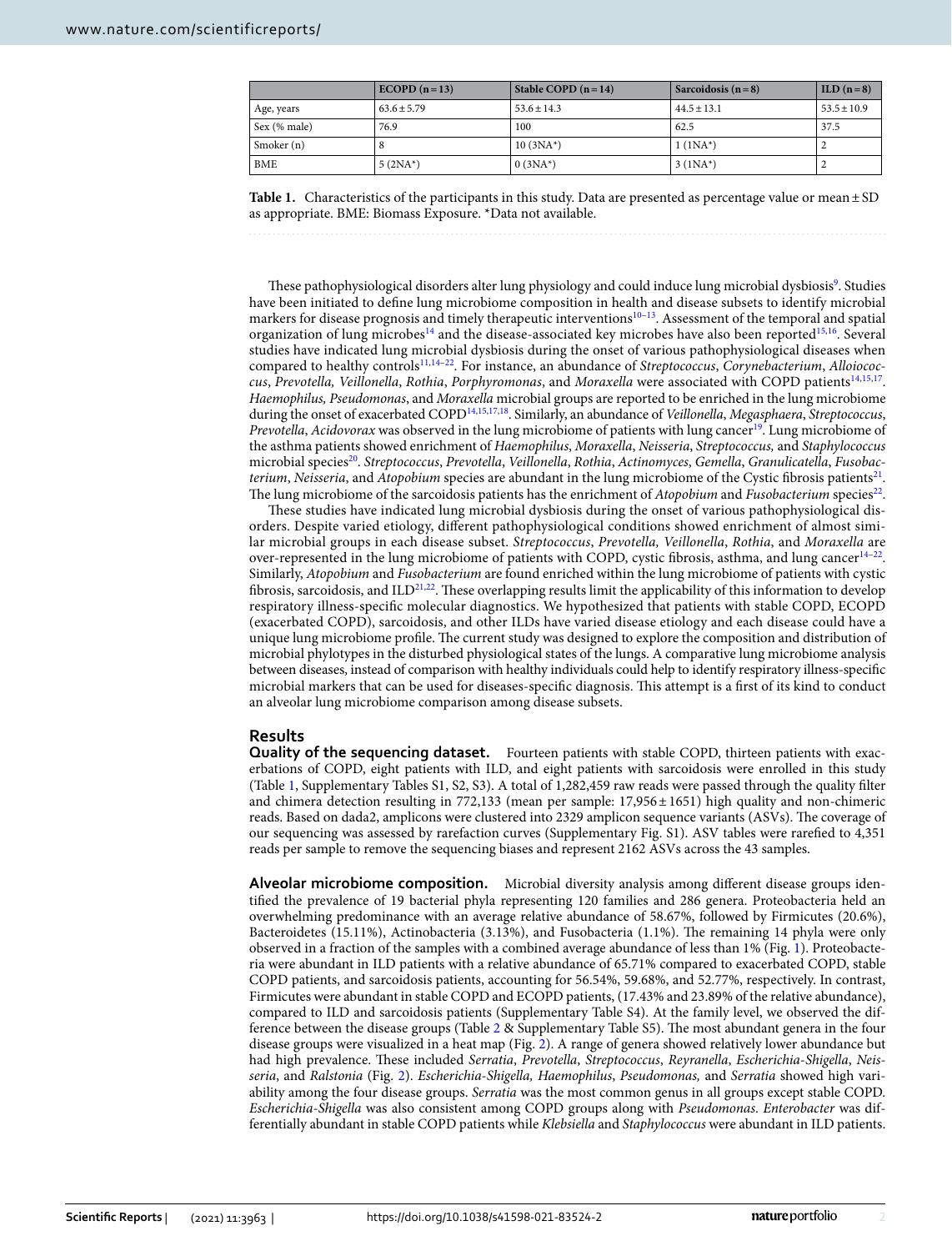

Phylum Composition of Bacterial Communities

<span id="page-2-0"></span>**Figure 1.** Microbiota composition at phylum level in each disease group. Stacked bar plot showing the mean relative abundance, at phylum level, for each disease. Phyla with a mean relative abundance below 1% for all diseases were excluded from the plot.

| Family                | <b>Exacerbation</b><br><b>COPD</b> | Family             | <b>ILD</b> | Family                  | <b>Stable COPD</b> | Family                     | <b>Sarcoidosis</b> |
|-----------------------|------------------------------------|--------------------|------------|-------------------------|--------------------|----------------------------|--------------------|
| Enterobacteriaceae    | 19.53                              | Enterobacteriaceae | 22.98      | Pasteurellaceae         | 12.61              | Prevotellaceae             | 13.43              |
| Streptococcaceae      | 11.69                              | Pasteurellaceae    | 15.36      | Reyranellaceae          | 11.90              | <b>Burkholderiaceae</b>    | 12.09              |
| Prevotellaceae        | 8.02                               | Prevotellaceae     | 8.30       | Prevotellaceae          | 10.92              | Streptococcaceae           | 11.34              |
| Pseudomona-<br>daceae | 7.96                               | Staphylococcaceae  | 7.77       | <b>Burkholderiaceae</b> | 10.10              | Enterobacteriaceae   10.14 |                    |
| Pasteurellaceae       | 7.81                               | Streptococcaceae   | 7.34       | Enterobacteriaceae      | 9.61               | Reyranellaceae             | 8.62               |

<span id="page-2-1"></span>**Table 2.** The five families most commonly identified from each disease groups and their percentage.

**Alpha diversity among disease groups.** We found no significant difference in observed richness between the diseases (Fig.  $3A$ ;  $p = 0.099$ , Kruskal–Wallis test). However, using Shannon diversity index, we observed statistically significant differences between diseases (Fig. [3](#page-3-1)B;  $p = 0.001$ , Kruskal–Wallis test) with post hoc tests revealing higher diversity in stable COPD compared to ILD ( $p = 0.037$ ), and sarcoidosis ( $p = 0.004$ ) respectively; Mann–Whitney test, Bonferroni adjustment).

**Beta diversity among disease groups.** Bray–Curtis based PCA plots were analyzed at the genus level to understand the community ordination (Fig. [4\)](#page-4-0). This approach revealed extensive overlap in membership between the bacterial communities of the ECOPD, stable COPD, ILD, and sarcoidosis disease groups. The first two principal components accounted for 29.5% of variance explained, but we did not observe clear clustering. The PERMANOVA test was used to assess how much the overall variation could be explained in groups, indicating no notable separation among the groups ( $p = 0.0610$ ).

**Microbial taxa associated with disease groups.** LEfSe identified 40 discriminative features, out of which, thirty taxa were discriminative for stable COPD patients, four taxa for ILD patients, and three taxa for ECOPD and sarcoidosis patients (Fig. [5\)](#page-4-1). Taxa belonging to Firmicutes were significantly more abundant  $(p<0.05)$  among ECOPD patients. Proteobacteria were more abundant among ILD patients, while Actinobacteria and Proteobacteria were significantly more abundant (p < 0.05) in sarcoidosis patients. On the other hand, Chlamydiae along with Firmicutes and Proteobacteria were significantly more abundant  $(p < 0.05)$  in ECOPD patient's lungs (Supplementary Table S6). In ECOPD patients, the microbiome was characterized by a preponderance of Streptococcus (LDA score [log10] > 4), whereas in the stable COPD patients, there was a preponderance of Actinobacillus (LDA score  $\lceil \log 10 \rceil > 4$ ). However, ILD patient's microbiome showed a very high abundance of Haemophilus (LDA score [log10] > 4), while Corynebacterium was abundant in the sarcoidosis patient's  $(LDA score [log10] > 3)$ .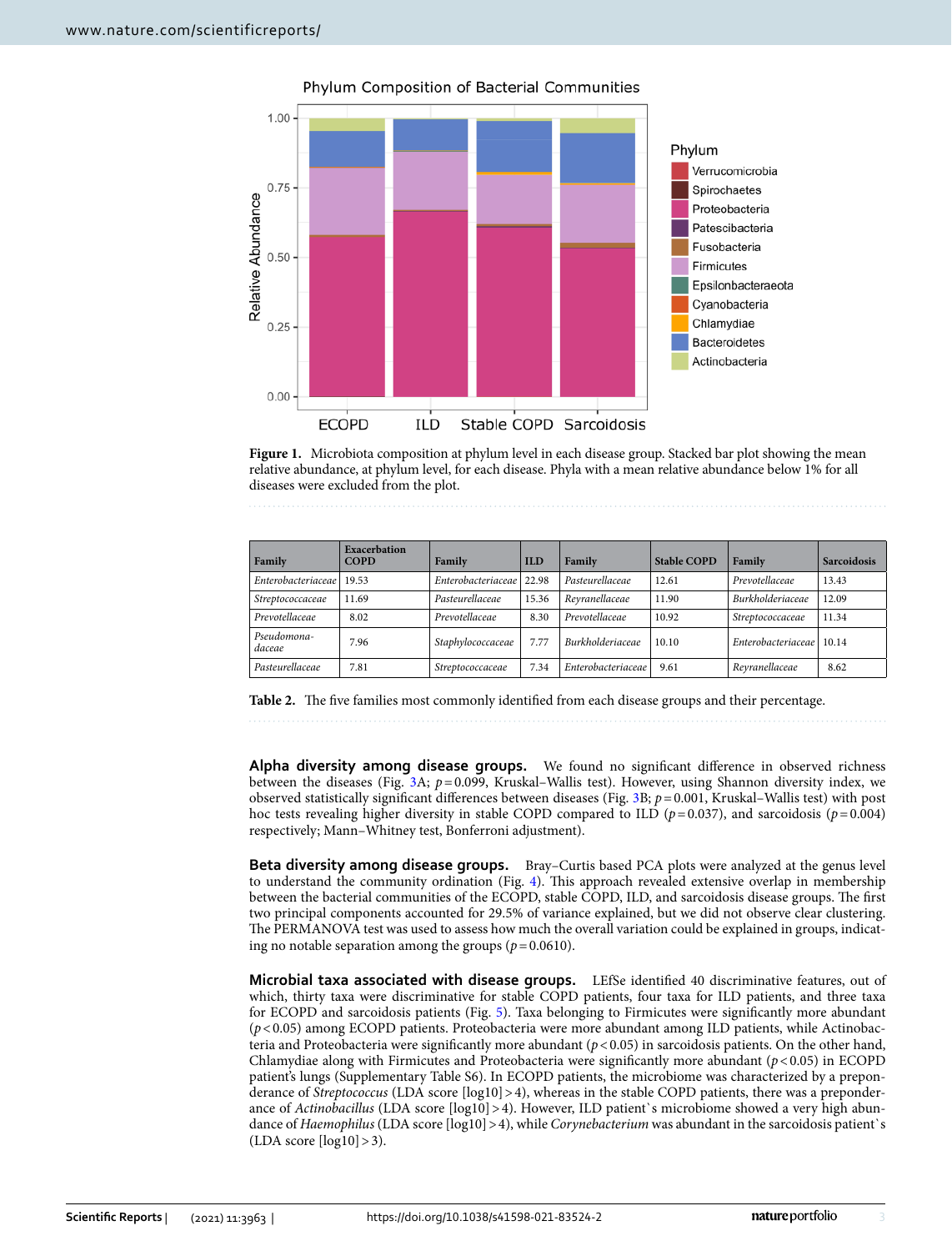

<span id="page-3-0"></span>**Figure 2.** Heat map showing 50 most abundant genera in the four groups of samples. Columns represent the groups and rows the genera and their relative abundance. The color key represents the relative abundance of each genus.



<span id="page-3-1"></span>**Figure 3.** Observed richness (**A**) and Shannon diversity index (**B**). Comparing two groups using Mann– Whitney test; ^comparing two or more groups using Kruskal–Wallis test. p < 0.05 denotes statistical significance.

4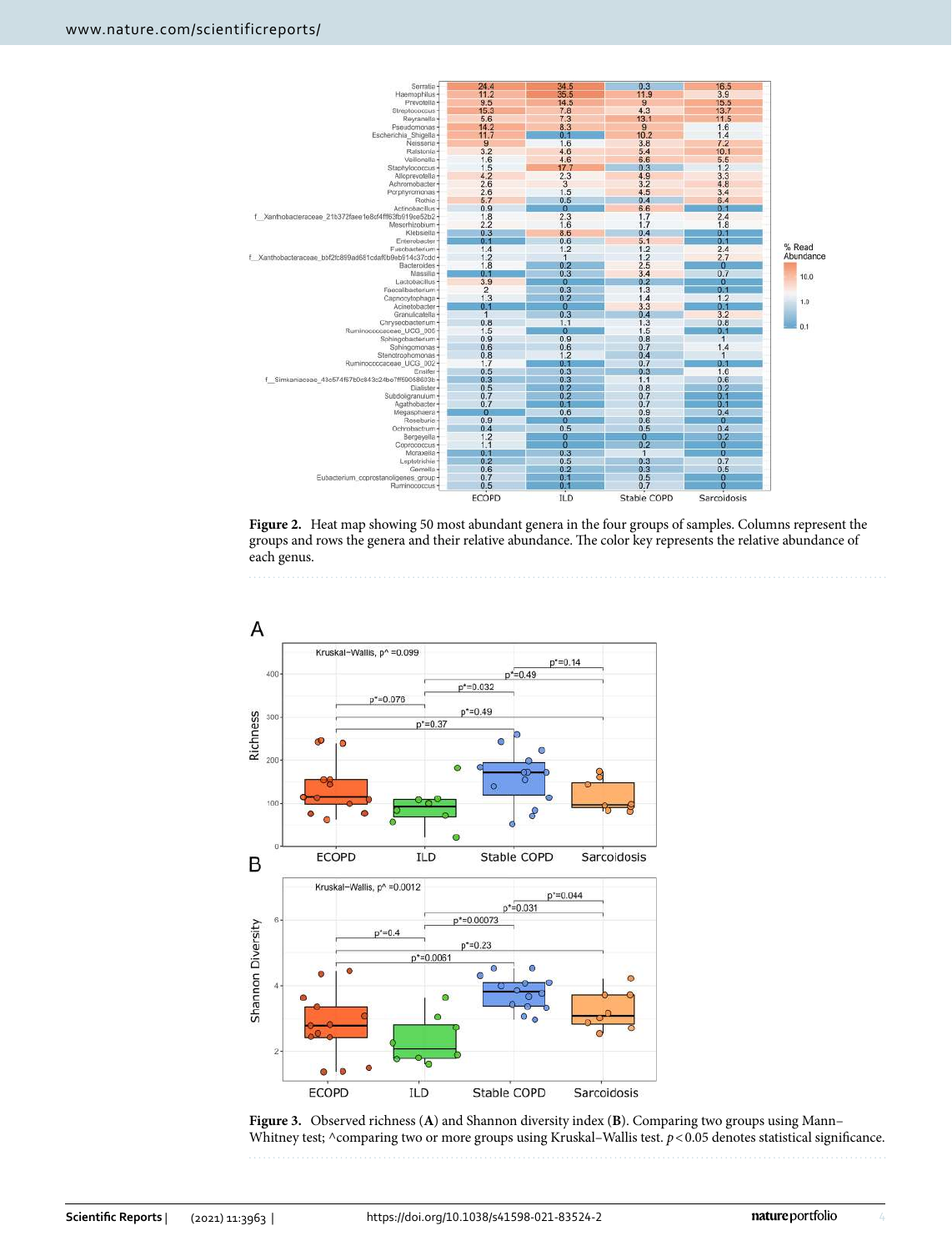

<span id="page-4-0"></span>**Figure 4.** Principal component analysis. Dots represent samples and color represents different disease groups. First two principal components (PC) explained 29.5% of the variance.



<span id="page-4-1"></span>**Figure 5.** LDA shows distinct lung microbiome composition associated with ECOPD, stable COPD, ILD and sarcoidosis. LDA scores as calculated by LEfSe of taxa differentially abundant in different disease group. Only taxa with LDA scores of more than three and  $p$  value < 0.05 are shown here.

**Functional annotation of the lung microbiome.** Predicated phenotypes based on taxonomic classification indicated that the majority of microbes were mesophilic (> 65%), gram-negative (> 74%) Bacillus (> 62%). A majority of the lung microbes were generally considered to be associated with humans (> 60%), while the remaining microbes were not commonly associated with a specific environment (> 30%). The majority of the identified lung microbes predict a higher potential for the onset of various human disorders. The percentage of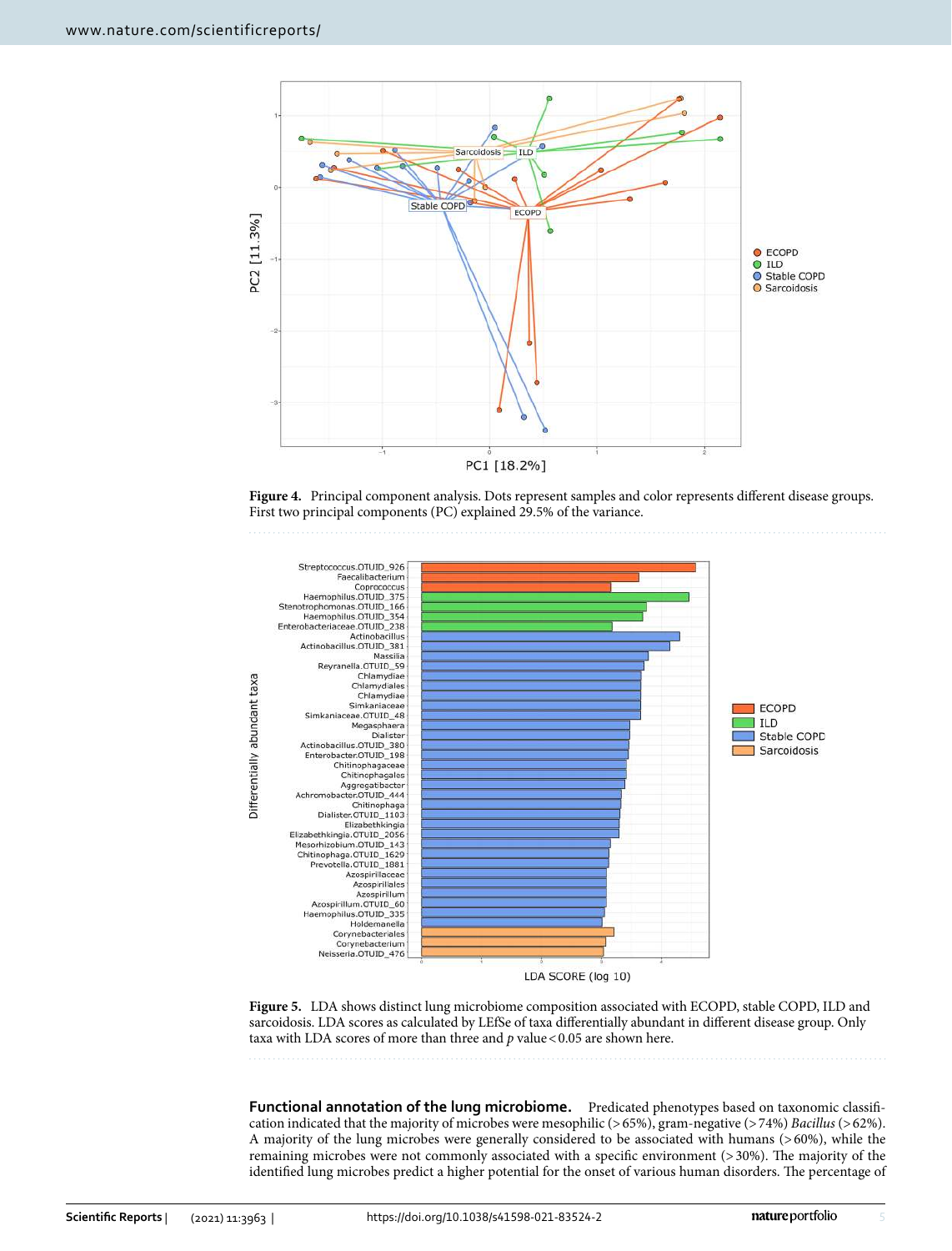

<span id="page-5-0"></span>**Figure 6.** Bacterial co-existence and co-exclusion relationships with ASVs and different diseases. Each node represents ASVs. Each edge represents a significant correlation colored by co-existence (orange) or co-exclusion relationships (blue). The size of the node corresponds to its degree of connectivity, while edge lengths are arbitrary. ECOPD (**A**), stable COPD (**B**), sarcoidosis (**C**), and ILD (**D**).

such microbes was higher in the samples from sarcoidosis and other ILD groups (>71–85%) as compared with the COPD group (62–70%). The majority of the microbes from COPD lung were found to play a significant role in ammonia oxidation, sulfur metabolism, and complex carbohydrate catabolism. Lung microbes in sarcoidosis and other ILD groups seemed to play a significant metabolic role in polyphenol metabolism and dehalogenation reactions in addition to the function carried out by COPD inherent microbes.

**Core microbiome and its association with diseases.** Common members of a microbial community often perform moderate functioning of the host-microbial symbiotic system. We estimated a high degree of similarity between the core microbiome for each of the four diseases. Ten ASVs were shared among all of them; these belonged to the genera Reyranella, Ochrobactrum, Mesorhizobium, Ralstonia, Achromobacter, Pseudomonas, Streptococcus, Granulicatella, and two unclassified genera belonging to Xanthobacteraceae. Moreover, there were 11 ASVs unique to patients with sarcoidosis, three to ECOPD, 12 ASVs to stable COPD, and only two ASVs to ILD (Supplementary Table S7, Supplementary Fig. S3).

To gain insight into the interaction between bacterial species in the lung microbiome, we performed a species network analysis (only correlations with an absolute value of 0.60,  $p < 0.05$ ). Examination of the microbial network revealed that Xanthobacteraceae were highly connected with multiple other ASVs among all the disease groups (Fig.  $6$ ).

In ECOPD patients Escherichia-Shigella (Fig. [6A](#page-5-0)) positively correlated with Subdoligranulum, Catenibacterium, and negatively correlated with Chryseobacterium and Prevotella. Conversely, one of the most abundant genera i.e., Streptococcus showed a negative correlation with Dialister, Ralstonia, and Christensenellaceae R-7 groups. However, the rest of the most abundant genera i.e., Serratia, Haemophilus, and Pseudomonas did not correlate with any other genera. In the stable COPD subjects (Fig. [6](#page-5-0)B), the most abundant genus was Reyranella, which was negatively correlated with Haemophilus and Streptococcus whereas positively correlated with seven other genera that belong to Achromobacter, Chryseobacterium, Mesorhizobium, Elizabethkingia, Sphingobacterium, Ralstonia, Xanthobacteraceae family. The other two most abundant genera were Escherichia-Shigella and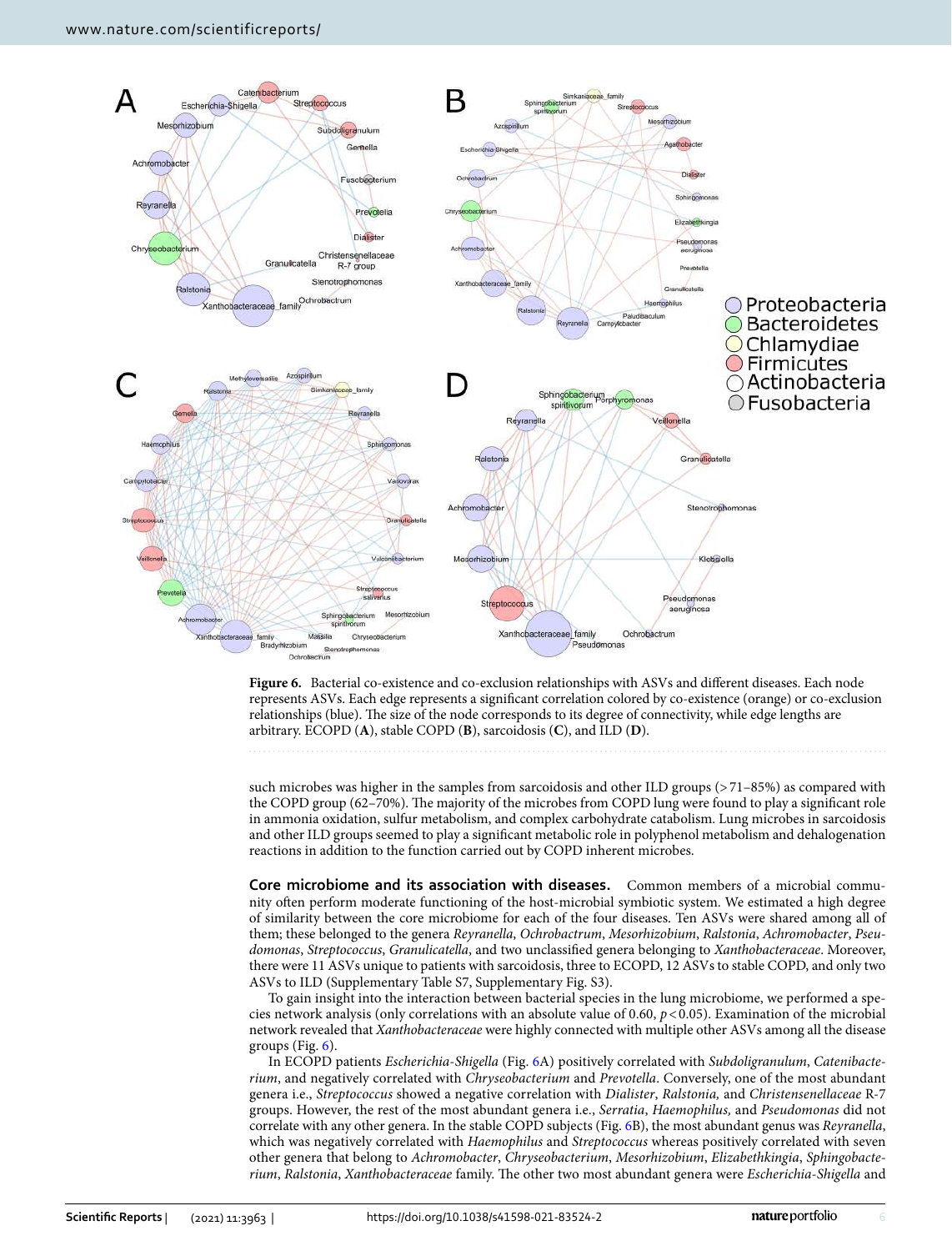Haemophilus, both of which belong to the Proteobacteria phylum. Escherichia-Shigella showed a strong positive correlation with Dialister and Agathobacter, whereas it was negatively correlated with Elizabethkingia. On the other hand, Haemophilus showed no correlation with any other genera.

The sarcoidosis disease group (Fig. [6](#page-5-0)C) had the most negative connections with other members of the microbiota. Most abundant genera belonged to Serratia, Prevotella, Streptococcus, Reyranella, and Ralstonia. Except for the Serratia, which did not show any correlation, all other dominant genera showed a strong correlation with other genera in the group. Prevotella and Streptococcus genera were mostly negatively correlated, whereas Reyranella and Ralstonia showed a positive correlation.

In the ILD subjects (Fig. [6D](#page-5-0)), the most abundant genus, Hemophilus, did not show any correlation with others. Moreover, Streptococcus sp. showed correlation with 11 out of 14 genera in this group. It was found to be positively correlated with three genera and negatively correlated with eight different genera. Despite the abundance of the Klebsiella genera, it was positively correlated only with Pseudomonas aeruginosa and negatively correlated with Mesorhizobium sp.

# **Discussion**

The present results confirm earlier reports that the human respiratory tract contains a diverse microbiome<sup>[23](#page-8-20)</sup>. Lung microbiome composition is influenced by the onset of respiratory illness, as well as with the usage of steroids, aerosols, and antibiotics<sup>[24](#page-9-0),[25](#page-9-1)</sup>. During airway diseases, lung microbiome can exacerbate the diseases, leading to increased levels of morbidity and mortality<sup>[15](#page-8-11)</sup>. Using the NGS platform, diverse non-cultivable bacteria were found in the respiratory tract<sup>[10](#page-8-8)</sup>. This study has explored the alveolar microbiome of the patients with COPD (stable and exacerbation), ILD, and sarcoidosis to understand the similarities & differences between the disease-associated microbial phylotypes. We have accessed the composition, diversity, and core microbiome for each disease and identified which aspects are related to lung diseases in general and which are diseases specific. Additionally, to our knowledge, this is the first alveolar microbiome report among the Indian population.

It was found that the microbial members of the bronchial microbiome do not change significantly in COPD patients<sup>[26](#page-9-2)[,27](#page-9-3)</sup>. However, the predominance of Proteobacteria in the present study is in line with previous studies<sup>[14,](#page-8-10)[15,](#page-8-11)[17,](#page-8-15)[18](#page-8-16)</sup>. We observed a higher abundance of Firmicutes in stable COPD and ECOPD subjects compared to ILD and sarcoidosis groups. We found a higher alpha diversity in the stable COPD group in comparison to the other groups. A similar observation was found in previous studies<sup>[14](#page-8-10),[28](#page-9-4)</sup>. Three taxa show a significant abundance in ECOPD patients- Streptococcus, Faecalibacterium, and Coprococcus. Streptococcus is the most widely recognized microbe found in COPD patients<sup>[14](#page-8-10),[17](#page-8-15)</sup>. Faecalibacterium is a common resident of the human gut, while Coprococcus is usually found in the sputum, however, what role the latter two play in humans in the human lung is still unexplored.

Few efforts have been made to explore lung microbiome in the patients with sarcoidosis and other types of ILD<sup>[23](#page-8-20)[,29](#page-9-5)</sup> and these studies were unable to differentiate the lung microbiome structure among these disease subtypes<sup>[23](#page-8-20)</sup>. We were able to identify differences in their microbial composition. We found an increase in Actinobacteria and a decrease in Proteobacteria in sarcoidosis patients as compared to ILD subjects. The increased relative abundance of Streptococcus and Staphylococcus has been reported to contribute to disease progression in idiopathic pulmonary fibrosis<sup>[29](#page-9-5)</sup>. Similarly, we also observed a higher relative abundance of Streptococcus and Staphylococcus in the ILD groups, as well as an increased alpha diversity in sarcoidosis compared to ILD patients. Besides, PCA showed differences in microbial variation between COPD (stable and exacerbation), ILD, and sarcoidosis patients. Moreover, current data show a significantly higher abundance of taxa belonging to the genera Haemophilus, Stenotrophomonas, and Enterobacteriaceae family in the ILD group, whereas Corynebacterium and Neisseria are more abundant in the sarcoidosis group. However, Haemophilus, known as pathogenic-bacteria, is usually observed in COPD patients<sup>[30](#page-9-6)</sup>.

ILD groups have enriched unique microbial groups. Moreover, we also observed a significantly higher abundance of Haemophilus in stable COPD groups. These deviations could be seen as a possible outcome of diverse ethnicity, as commonly observed in other human microbiome studies<sup>[31,](#page-9-7)[32](#page-9-8)</sup>.

When we compared the core microbiome of COPD (stable and exacerbation), ILD, and sarcoidosis patients, we observed that eleven taxa were shared among these disease groups. This supports the idea that many features shared between microbiota differ compositionally between these disease groups. Additionally, the core alveolar microbiome in respiratory illness was found altered as compared to that of a healthy lung microbiome. Core lung microbiome of a healthy individual harbors nine microbial genera<sup>[33](#page-9-9),[34](#page-9-10)</sup> of which only Pseudomonas, Streptococcus, Prevotella, and Sphingobacterium were shared within the studied core microbiomes. This result supports the hypothesis that the microbiome biotransformation may lead to the onset of pathophysiological disorders<sup>[35](#page-9-11)</sup>.

Furthermore, in the genus-level abundance network analysis, Xanthobacteraceae were highly connected with multiple other nodes between all the disease groups, indicating it as a keystone microbial taxon. Most of the genera in stable COPD, ECOPD, ILD, and sarcoidosis patients showed both positive and negative correlation; however, ECOPD and stable COPD patients showed a more positive correlation. We also noticed many potential clinically relevant taxa such as Streptococcus sp. (observed in all diseased groups), Haemophilus sp. (observed in stable COPD patients), Escherichia-Shigella sp. (observed in stable and ECOPD patients), and Pseudomonas aeruginosa (observed in stable COPD and ILD patients), show correlation with other taxa<sup>14-[22](#page-8-14)</sup>. However, correlations between taxa are not proof of functional relationships between members of the community. Therefore, further studies are required to focus on the functional role of such taxa found within these communities.

The present study has used very stringent inclusion criteria for patients screening. Though it has allowed the identification of unbiased disease-specific samples, but also reduced the number of samples (~ 50 fold) for the downstream analysis. Due to the limitation of samples, the current study is slightly underpowered and higher numbers of samples are required to statistically strengthen the proposed claims. However, this pilot

7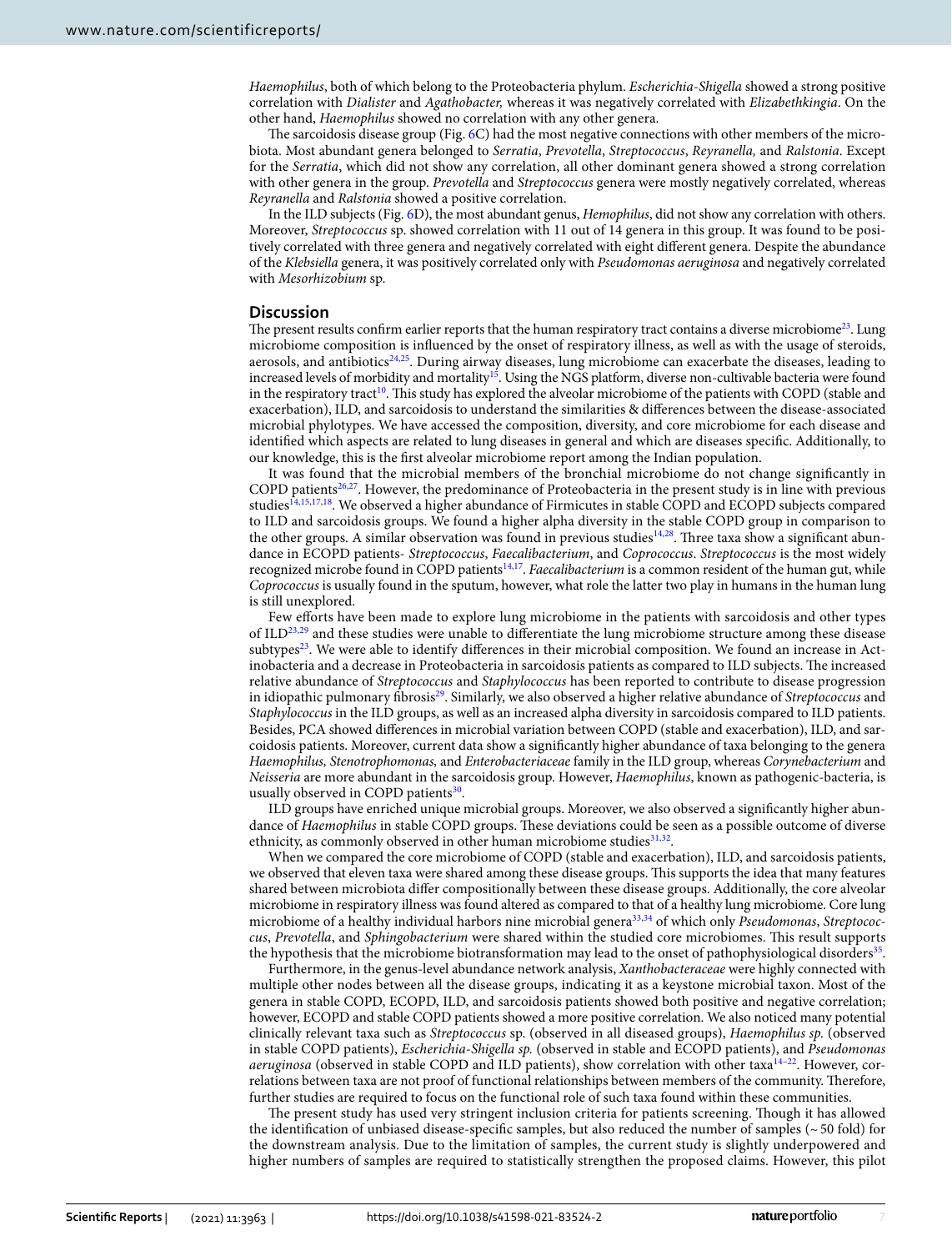study provides preliminary evidence in support of the hypothesis that there are diseases specific differences in the microbiomes of COPD (stable and exacerbation), ILD, and sarcoidosis patients.

Moreover, our study adds further insights into the microbial composition of the lung microbiota of Indian patients suffering from COPD, ILD, or sarcoidosis. Each disease subtype has differential microbial phylotypes that correlate with the abundance profile of other microbial taxa to possibly remodel the lung microbiome structure. This study enhances our understanding of lung microbial ecology in various respiratory illnesses. Identified microbial signatures could be utilized as prognostic markers for respiratory disease diagnosis and therapeutics.

### **Methods**

**Patient recruitment and Broncho-Alveolar Lavage (BAL) sample collection.** This study was approved by the institutional human ethics committee, Vallabhbhai Patel Chest Institute, University of Delhi, Delhi, India. Adult patients with stable COPD, both male and female with a history of smoking (> 10 pack-years) and/or biomass fuel exposure (> 10 years) attending Vallabhbhai Patel Chest Institute were invited to participate in the study. Patients classified as having exacerbated COPD if they presented within increased cough or sputum production. All patients suspected of ILD underwent clinical evaluation including detailed history and examination. The diagnosis of ILD was made based on the American Thoracic Society/European Respiratory Society International Multidisciplinary Consensus Classification of Idiopathic Interstitial Pneumonia 2001 guidelines<sup>[36](#page-9-12)</sup>. Similarly, the diagnosis of sarcoidosis was made based on the compatible clinical, radiological, laboratory, and where available, histopathological parameters, as per the joint statement of the American Thoracic Society, the European Respiratory Society, and the World Association of Sarcoidosis, and Other Granulomatous Disorders  $(ATS/ERS/WASOG)$ , and also the simultaneous exclusion of any other cause of the granulomatous disorder $37$ . Since Bronchoscopy was used as a diagnostic criterion, patients were excluded if they have taken antibiotics or steroids prior to their inclusion.

After providing written informed consent, the patients underwent bronchoscopy as per the British Thoracic Society (BTS) guidelines for bronchoscopy 2013. This study included bronchoalveolar lavage collected from ECOPD  $(n=13)$ , stable COPD  $(n=14)$ , ILD  $(n=8)$ , and sarcoidosis  $(n=8)$  patients, as well as saline buffer passed through a bronchoscope to be used as negative control.

**Metagenomic DNA isolation from BAL samples and 16S rRNA gene sequencing.** Each BAL sample (1.5 ml) was centrifuged at 13,000 rpm for 1 min to collect the bacterial pellet. The bacterial pellet was processed with the alkaline lysis method<sup>[38](#page-9-14)</sup>. Metagenomic DNA quantification was performed with Qubit 2.0 using high sensitivity DNA quantification kit (Invitrogen, USA). All samples were diluted to a DNA concentration of 25 ng μl<sup>-1</sup>. The V3-V4 region of the bacterial 16S rRNA gene was amplified using gene-specific primer sequences (Fwd 5'-TCGTCGGCAGCGTCAGATGTGTATAAGAGACAGCCTACGGGNGGCWGCAG-3' and Rev 5'-GTCTCGTGGGCTCGGAGATGTGTATAAGAGACAGGACTACHVGGGTATCTA ATCC-3`)<sup>[39](#page-9-15)</sup>. Nextera XT Index kit (Illumina, USA) was used to index each sample during library preparation following Illumina technology workflow document (www.support.illumina.com). The indexed 16S rRNA amplicons were pooled in equimolar concentration followed by paired-end sequencing on the Illumina MiSeq platform using paired-end MiSeq 600 cycle V3 sequencing Kit following manufacturer instructions<sup>[39](#page-9-15)</sup>.

**Sequence and statistical analyses.** Primers were removed from the MiSeq demultiplex FASTQ using "cutadapt"<sup>[40](#page-9-16)</sup>. Further, reads were analyzed by the QIIME2 pipeline<sup>[41](#page-9-17)</sup> through dada2<sup>[42](#page-9-18)</sup> to infer the presence and relative abundance of amplicon sequence variants (ASVs) across the samples. Based on data-derived rates of Illumina sequencing errors, dada2 estimated an abundance distribution of distinct ASVs, which may differ by only a single nucleotide. Using read quality scores for the dataset, forward and reverse reads were truncated at 270 bp and 200 bp, followed by trimming the 5`-end till 6 bp for both forward and reverse reads, respectively; other quality parameters used dada2 default values. Taxonomy was assigned using a pre-trained Naïve Bayes classifier (Silva database, release 132)[43](#page-9-19). The rarefaction curves (Supplementary Fig. S1) show the observed richness and Shannon diversity. To avoid the bias due to sampling depth, we rarefied our dataset to 4351 high-quality sequences per sample (90% of the minimum sample reads) using an in-house script. The function rarefies each sample 100 times, calculates the mean and standard deviation for observed richness and Shannon diversity index, and returns the ASV counts for the iteration with the lowest mean Bray–Curtis distance among the 100 iterations.

All downstream analyses were performed on this rarefied ASVs table unless otherwise mentioned. We used two diversity indices i.e., observed richness, the number of taxa present in a sample at a particular taxonomic level, and Shannon diversity index, a composite measure of both species richness and evenness. Alpha and beta diversity was calculated using phyloseq v1.20.0<sup>[44](#page-9-20)</sup> and visualized with ggplot2 v2.2.1in R v3.4.1.<sup>[45](#page-9-21)</sup>. Comparison of community richness and diversity between the four disease groups was assessed by the Kruskal–Wallis test, with post hoc tests, performed using the Mann–Whitney test with Bonferroni adjustment applied. Significance testing between the disease groups for beta diversity was assessed using the PERMANOVA (permutational multivariate analysis of variance). LEfSe was used to identify the microbiological markers associated with stable COPD, ECOPD, ILD, and sarcoidosis disease groups by linear discriminate analysis (LDA) effect size of 3, and for multiclass analysis one-against-all option was used with default parameters $46$ .

**Functional annotation of the lung microbiome.** The taxonomically affiliated OTU table was used to annotate physiological functions and the lifestyle of human lung microbes associated with various disease sub-sets with the METAGENassist server<sup>[47](#page-9-23)</sup>.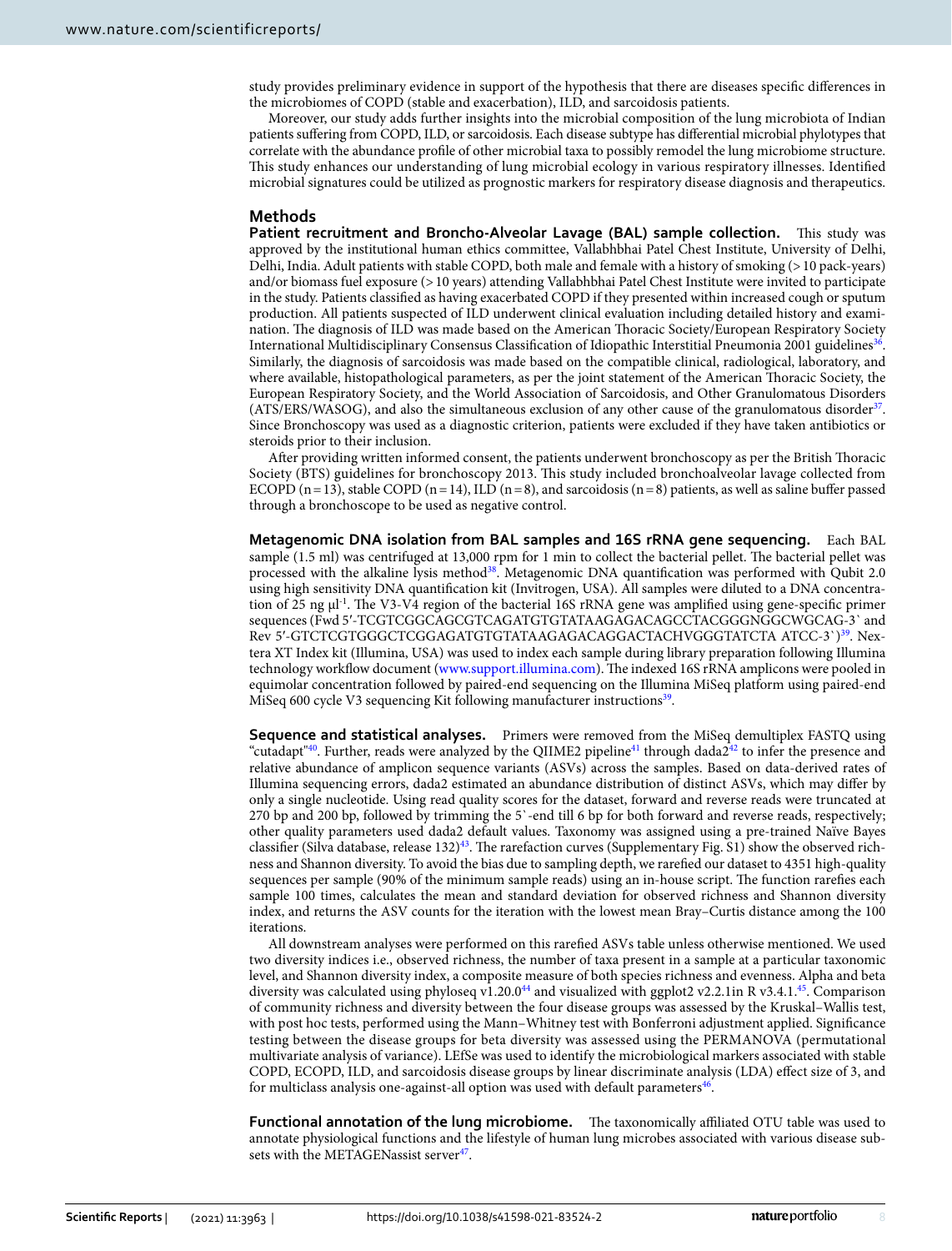**Core microbiota and bacterial co-occurrence.** Considering the variable nature of metagenomic compositional data, we performed further analysis only for conserved taxa. Towards this, we estimated core microbiota within the samples with a presence in at least 50% of the samples within each disease group on the nonrarefied data. We examined co-occurrence patterns using network analysis on the core microbiota using Sparse Correlations for Compositional data algorithm (SparCC) with a bootstrap procedure repeated 100 times<sup>[48](#page-9-24)</sup>. Cooccurrence was considered robust when the correlations (either positive or negative) were both ≥ 0.6 and correlation coefficients with two-tailed p values smaller than 0.05. The correlation was imported into Cytoscape v3.6.0 to build the co-occurrence network, where each node represents taxa and the edges between the nodes represent the correlation coefficients between taxa<sup>[49](#page-9-25)</sup>.

**Ethics approval and consent to participate.** This study was carried out by following the recommendations of the Indian Council of Medical Research, India guidelines for biomedical research, with written informed consent from all subjects. All subjects gave written informed consent under the Declaration of Helsinki. The protocol was approved by the Institutional human ethics committee, Vallabhbhai Patel Chest Institute, University of Delhi, Delhi, India.

**Consent for publication.** The manuscript has been read and approved for submission by the named authors.

### **Data availability**

Sequence data generated in this study have been deposited at NCBI with an SRA submission ID SUB4935309 and Bio project accession ID PRJNA512576.

Received: 16 July 2020; Accepted: 1 February 2021 Published online: 17 February 2021

### **References**

- <span id="page-8-0"></span> 1. Schwarzkopf, L., Witt, S., Waelscher, J., Polke, M. & Kreuter, M. Associations between comorbidities, their treatment and survival in patients with interstitial lung diseases—a claims data analysis. Respir. Res. **19**, 73. [https ://doi.org/10.1186/s1293 1-018-0769-0](https://doi.org/10.1186/s12931-018-0769-0) (2018).
- 2. May, S. M. & Li, J. T. C. Burden of chronic obstructive pulmonary disease: Healthcare costs and beyond. Allergy Asthma. Proc. **36**, 4–10. [https ://doi.org/10.2500/aap.2015.36.3812](https://doi.org/10.2500/aap.2015.36.3812) (2015).
- <span id="page-8-1"></span> 3. Gerke, A. K., Judson, M. A., Cozier, Y. C., Culver, D. A. & Koth, L. L. Disease burden and variability in sarcoidosis. Ann. Am. Thorac. Soc. 14, S421-S428. https://doi.org/10.1513/AnnalsATS.201707-564OT (2017).
- <span id="page-8-2"></span>4. Papi, A. et al. Infections and airway inflammation in chronic obstructive pulmonary disease severe exacerbations. Am. J. Respir. Crit. Care. Med. 173, 1114-1121. https://doi.org/10.1164/rccm.200506-859OC (2006).
- <span id="page-8-3"></span> 5. Sethi, S. & Murphy, T. F. Bacterial infection in chronic obstructive pulmonary disease in 2000: A state of the art review. Clin. Microbiol. Rev. **14**, 336–363. [https ://doi.org/10.1128/CMR.14.2.336-363.2001](https://doi.org/10.1128/CMR.14.2.336-363.2001) (2001).
- <span id="page-8-4"></span> 6. Salisbury, M. L., Han, M. K., Dickson, R. P. & Molyneaux, P. L. The microbiome in interstitial lung disease: From pathogenesis to treatment target. Curr. Opin. Pulm. Med. **23**, 404–410. [https ://doi.org/10.1097/MCP.00000 00000 00039 9](https://doi.org/10.1097/MCP.0000000000000399) (2017).
- <span id="page-8-5"></span> 7. Segal, L. N., Rom, W. N. & Weiden, M. D. Lung microbiome for clinicians. New discoveries about bugs in healthy and diseased lungs. Ann. Am. Thorac. Soc. 11, 108-116. https://doi.org/10.1513/AnnalsATS.201310-339FR (2014).
- <span id="page-8-6"></span>8. Travis, W. D. et al. An official American Thoracic Society/European Respiratory Society statement: Update of the international multidisciplinary classification of the idiopathic interstitial pneumonias. Am. J. Respir. Crit. Care. Med. **188**, 733–748. [https ://doi.](https://doi.org/10.1164/rccm.201308-1483ST) org/10.1164/rccm.201308-1483ST (2013).
- <span id="page-8-7"></span>9. Pragman, A. A. et al. Chronic obstructive pulmonary disease upper airway microbiota alpha diversity is associated with exacerbation phenotype: A case-control observational study. Respir. Res. **20**, 114. [https ://doi.org/10.1186/s1293 1-019-1080-4](https://doi.org/10.1186/s12931-019-1080-4) (2019).
- <span id="page-8-8"></span> 10. Aho, V. T. E. et al. The microbiome of the human lower airways: A next generation sequencing perspective. World Allergy Organ J. **8**, 1–13. [https ://doi.org/10.1186/s4041 3-015-0074-z](https://doi.org/10.1186/s40413-015-0074-z) (2015).
- <span id="page-8-13"></span>11. Kiley, J. P. Advancing respiratory research. Chest **140**, 497–501. [https ://doi.org/10.1378/chest .11-0774](https://doi.org/10.1378/chest.11-0774) (2011).
- 12. Dickson, R. P. et al. Spatial variation in the healthy human lung microbiome and the adapted island model of lung biogeography. Ann. Am. Thorac. Soc. 12, 821-830. https://doi.org/10.1513/AnnalsATS.201501-029OC (2015).
- <span id="page-8-9"></span> 13. Dickson, R. P., Martinez, F. J. & Huffnagle, G. B. The role of the microbiome in exacerbations of chronic lung diseases. Lancet **384**, 691–702. [https ://doi.org/10.1016/S0140 -6736\(14\)61136 -3](https://doi.org/10.1016/S0140-6736(14)61136-3) (2014).
- <span id="page-8-10"></span> 14. Pragman, A. A., Kim, H. B., Reilly, C. S., Wendt, C. & Isaacson, R. E. The lung microbiome in moderate and severe chronic obstructive pulmonary disease. PLoS ONE 7, e47305. https://doi.org/10.1371/journal.pone.0047305 (2012).
- <span id="page-8-11"></span> 15. O'Dwyer, D. N., Dickson, R. P. & Moore, B. B. The lung microbiome, immunity, and the pathogenesis of chronic lung disease. J Immunol. **196**, 4839-4847. https://doi.org/10.4049/jimmunol.1600279 (2016).
- <span id="page-8-12"></span> 16. Sibley, C. D. et al. Culture enriched molecular profiling of the cystic fibrosis airway microbiome. PLoS ONE **6**, e22702. [https ://doi.](https://doi.org/10.1371/journal.pone.0022702) org/10.1371/journal.pone.0022702 (2011).
- <span id="page-8-15"></span> 17. Pragman, A. A. et al. The lung tissue microbiota of mild and moderate chronic obstructive pulmonary disease. Microbiome. **6**, 7. https://doi.org/10.1186/s40168-017-0381-4 (2018)
- <span id="page-8-16"></span>18. Millares, L. et al. Bronchial microbiome of severe COPD patients colonised by Pseudomonas aeruginosa. Eur. J. Clin. Microbiol. Infect. Dis. 33, 1101-1111. https://doi.org/10.1007/s10096-013-2044-0 (2014).
- <span id="page-8-17"></span>19. Ramírez-Labrada, A. G. et al. The influence of lung microbiota on lung carcinogenesis, immunity, and immunotherapy. Trends. Cancer. 6, 86-97. https://doi.org/10.1016/j.trecan.2019.12.007 (2020).
- <span id="page-8-18"></span> 20. Hilty, M. et al. Disordered microbial communities in asthmatic airways. PLoS ONE **5**, e8578. [https ://doi.org/10.1371/journ](https://doi.org/10.1371/journal.pone.0008578) al.pone.0008578 (2010).
- <span id="page-8-19"></span>21. Surette, M. G. The cystic fibrosis lung microbiome. Ann. Am. Thorac. Soc. 1, S61-S65. https://doi.org/10.1513/AnnalsATS.20130 [6-159MG](https://doi.org/10.1513/AnnalsATS.201306-159MG)(2014).
- <span id="page-8-14"></span> 22. Zimmermann, A. et al. Atopobium and Fusobacterium as novel candidates for sarcoidosis-associated microbiota. Eur. Respir. J. **50**, 1600746. [https ://doi.org/10.1183/13993 003.00746 -2016](https://doi.org/10.1183/13993003.00746-2016) (2017).
- <span id="page-8-20"></span>23. Becker, A. et al. The composition of the pulmonary microbiota in sarcoidosis—an observational study. Respir. Res. 20, 46. https:// doi.org/10.1186/s12931-019-1013-2 (2019).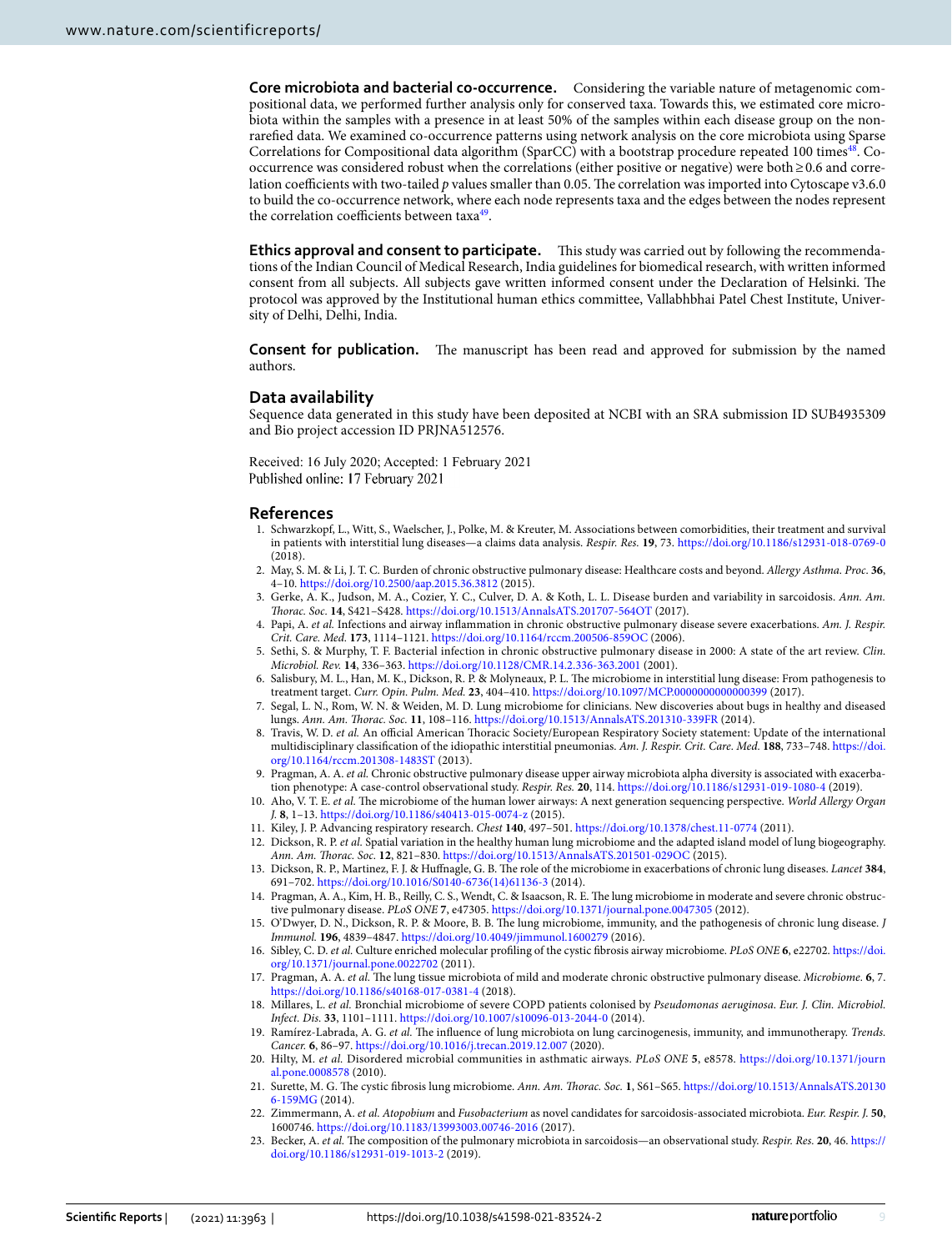- <span id="page-9-0"></span>24. Le, N. V. et al. Modulation of pulmonary microbiota by antibiotic or probiotic aerosol therapy: A strategy to promote immunosurveillance against lung metastases. Cell Rep. **24**, 3528–3538. [https ://doi.org/10.1016/j.celre p.2018.08.090](https://doi.org/10.1016/j.celrep.2018.08.090) (2018).
- <span id="page-9-1"></span> 25. Contoli, M. et al. Long-term effects of inhaled corticosteroids on sputum bacterial and viral loads in COPD. Eur. Respir. J. **50**, 1700451. [https ://doi.org/10.1183/13993 003.00451 -2017](https://doi.org/10.1183/13993003.00451-2017) (2017).
- <span id="page-9-2"></span> 26. Huang, Y. J. et al. Airway microbiome dynamics in exacerbations of chronic obstructive pulmonary disease. J. Clin. Microbiol. **52**, 2813–2823. [https ://doi.org/10.1128/JCM.00035 -14](https://doi.org/10.1128/JCM.00035-14) (2014).
- <span id="page-9-3"></span>27. Molyneaux, P. L. et al. Outgrowth of the bacterial airway microbiome after rhinovirus exacerbation of chronic obstructive pulmonary disease. Am. J. Respir. Crit. Care. Med. 188, 1224-1231. https://doi.org/10.1164/rccm.201302-0341OC (2013).
- <span id="page-9-4"></span> 28. Sze, M. A. et al. The lung tissue microbiome in chronic obstructive pulmonary disease. Am. J. Respir. Crit. Care. Med. **185**, 1073-1080. https://doi.org/10.1164/rccm.201111-2075OC (2012).
- <span id="page-9-5"></span> 29. Han, M. K. et al. Lung microbiome and disease progression in idiopathic pulmonary fibrosis: An analysis of the COMET study. Lancet. Respir. Med. 2, 548-556. https://doi.org/10.1016/S2213-2600(14)70069-4 (2014).
- <span id="page-9-6"></span> 30. Osman, K. L. et al. Patients with chronic obstructive pulmonary disease harbour a variation of Haemophilus species. Sci. Rep. **8**, 14734. https://doi.org/10.1038/s41598-018-32973-3 (2018).
- <span id="page-9-7"></span>31. Chauhan, N. S. et al. Western Indian rural gut microbial diversity in extreme Prakriti endo-phenotypes reveals signature microbes. Front. Microbiol. **9**, 118. [https ://doi.org/10.3389/fmicb .2018.00118](https://doi.org/10.3389/fmicb.2018.00118)(2019).
- <span id="page-9-8"></span> 32. Verma, M. K. et al. Functional metagenomics identifies novel genes ABCTPP, TMSRP1 and TLSRP1 among human gut enterotypes. Sci. Rep. 8, 1397. https://doi.org/10.1038/s41598-018-19862-5 (2019).
- <span id="page-9-9"></span> 33. Beck, J. M., Young, V. B. & Huffnagle, G. B. The microbiome of the lung. Transl. Res. **160**, 258–266. [https ://doi.org/10.1016/j.](https://doi.org/10.1016/j.trsl.2012.02.005) [trsl.2012.02.005](https://doi.org/10.1016/j.trsl.2012.02.005) (2012).
- <span id="page-9-10"></span> 34. Erb-Downward, J. R. et al. Analysis of the lung microbiome in the "healthy" smoker and in COPD. PLoS ONE **6**, e16384. [https ://](https://doi.org/10.1371/journal.pone.0016384) doi.org/10.1371/journal.pone.0016384 (2011).
- <span id="page-9-11"></span> 35. Duvallet, C., Gibbons, S. M., Gurry, T., Irizarry, R. A. & Alm, E. J. Meta-analysis of gut microbiome studies identifies disease-specific and shared responses. Nat. Commun. 8, 1784. https://doi.org/10.1038/s41467-017-01973-8 (2017).
- <span id="page-9-12"></span> 36. The American Thoracic Society/European Respiratory Society International. Multidisciplinary consensus classification of the idiopathic interstitial pneumonias. Am. J. Respir. Crit. Care Med. **165**, 277–304 (2002).
- <span id="page-9-13"></span> 37. American Thoracic Society, European Respiratory Society, World Association of sarcoidosis and Other Granulomatous Disorders. Statement on sarcoidosis. Am. J. Respir. Crit. Care Med. **160**, 736–755 (1999).
- <span id="page-9-14"></span>38. Kumar, J. et al. An improved methodology to overcome key issues associated with the methods of human fecal metagenomic DNA extraction. Genom. Proteom. Bioinf**. 14**, 371–378. [https ://doi.org/10.1016/j.gpb.2016.06.002](https://doi.org/10.1016/j.gpb.2016.06.002) (2016).
- <span id="page-9-15"></span> 39. Klindworth, A. et al. Evaluation of general 16S ribosomal RNA gene PCR primers for classical and next-generation sequencingbased diversity studies. Nucleic. Acids. Res. 7, e1. https://doi.org/10.1093/nar/gks808 (2013).
- <span id="page-9-16"></span> 40. Martin, M. Cutadapt removes adapter sequences from high-throughput sequencing reads. EMBnet J. **17**, 1. [https ://doi.org/10.14806](https://doi.org/10.14806/ej.17.1.200) [/ej.17.1.200](https://doi.org/10.14806/ej.17.1.200) (2011).
- <span id="page-9-17"></span> 41. Bolyen, E. et al. Reproducible, interactive, scalable, and extensible microbiome data science using QIIME 2. Nat. Biotechnol. **37**, 852-857. https://doi.org/10.1038/s41587-019-0209-9 (2020).
- <span id="page-9-18"></span> 42. Callahan, B. J. et al. DADA2: High-resolution sample inference from Illumina amplicon data. Nat. Methods **13**, 581–583. [https ://](https://doi.org/10.1038/nmeth.3869) doi.org/10.1038/nmeth.3869 (2016).
- <span id="page-9-19"></span>43. Quast, C. et al. The SILVA ribosomal RNA gene database project: Improved data processing and web-based tools. Nucleic. Acids. Res. **41**, D590–D596. [https ://doi.org/10.1093/nar/gks12 19](https://doi.org/10.1093/nar/gks1219) (2013).
- <span id="page-9-20"></span> 44. McMurdie, P. J. & Holmes, S. Phyloseq: An R package for reproducible interactive analysis and graphics of microbiome census data. PLoS ONE 8, e61217. https://doi.org/10.1371/journal.pone.0061217 (2013).
- <span id="page-9-21"></span>45. Wickham, H. ggplot2, Elegant Graphics for Data Analysis (Springer, New York, 2016). https://doi.org/10.1007/978-3-319-24277-4.
- <span id="page-9-22"></span>46. Segata, N. et al. Metagenomic biomarker discovery and explanation. Genome. Biol. 12, R60. https://doi.org/10.1186/gb-2011-12-[6-r60](https://doi.org/10.1186/gb-2011-12-6-r60) (2011).
- <span id="page-9-23"></span> 47. Arndt, D. et al. METAGENassist: A comprehensive web server for comparative metagenomics. Nucleic. Acids. Res. **40**, W88-95. https://doi.org/10.1093/nar/gks497 (2012).
- <span id="page-9-24"></span> 48. Friedman, J. & Alm, E. J. Inferring correlation networks from genomic survey data. PLoS Comput. Biol. **8**, e1002687. [https ://doi.](https://doi.org/10.1371/journal.pcbi.1002687) org/10.1371/journal.pcbi.1002687 (2012).
- <span id="page-9-25"></span> 49. Otasek, D., Morris, J. H., Bouças, J., Pico, A. R. & Demchak, B. Cytoscape automation: Empowering workflow-based network analysis. Genome Biol. 20, 185. https://doi.org/10.1186/s13059-019-1758-4 (2019).

# **Acknowledgements**

We hereby acknowledge the sequencing facility support from CSIR-IGIB and UGC fellowship to GC.

# **Author contributions**

N.G., M.S., and A.S. performed sample recruitment and DNA isolation. G.C., M.Y., M.M., and A.S. performed sequencing of samples. S.G., N.S.C., S.J.S., and M.S.M. interpreted the data. S.G., M.S., M.M., and N.S.C. wrote the manuscript. This project was conceived and designed by M.S. and N.S.C. All the authors have read, revised, and approved the manuscript.

# **Funding**

The current study was funded by Department of Biotechnology grant vide BT/PR10801/MED/29/826/2014.

# **Competing interests**

The authors declare no competing interests.

# **Additional information**

**Supplementary Information** The online version contains supplementary material available at https://doi. org/10.1038/s41598-021-83524-2.

**Correspondence** and requests for materials should be addressed to N.S.C.

**Reprints and permissions information** is available at [www.nature.com/reprints.](www.nature.com/reprints)

**Publisher's note** Springer Nature remains neutral with regard to jurisdictional claims in published maps and institutional affiliations.